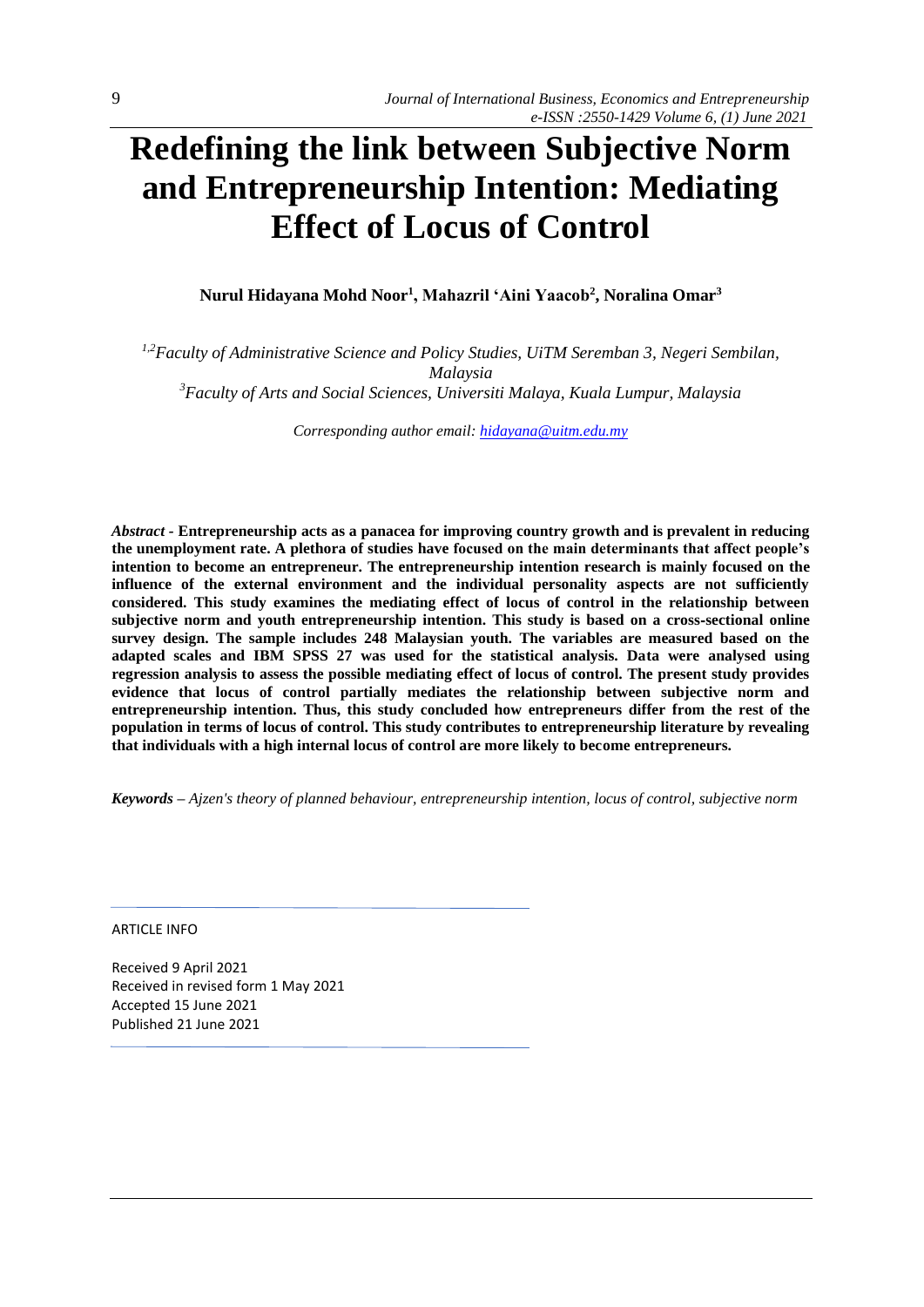## **I. Introduction**

Entrepreneurship can be defined as the mindset and behaviour that focus on the development of ideas, the willingness to take the risk, and continuous improvement and learning orientation (López-Meri, Alonso-Muñoz, & Casero-Ripollés, 2021). Across the globe, entrepreneurial activities have received significant concern by the governmental institution and agencies since it acts as the leading enabler of economic growth and development (Klofsten et al., 2019; Sergi et al., 2019). Based on the global entrepreneurship landscape scanning analysis, ASEAN countries such as Singapore (Research, Innovation and Enterprise 2020 Plan), Thailand (4th SME Promotion Master Plan 2017-2021), Vietnam (National Innovative Start-up Ecosystem to 2025 Project), and Indonesia (National Medium Term Development Plan 2015-2019) have already introduced the policies that focus on the development of entrepreneurs of Small and Medium Enterprises (SMEs) (National Entrepreneurship Policy 2030, Ministry of Entrepreneur Development and Cooperatives, 2021).

Entrepreneurial activities help boost the country's real Gross Domestic Product (GDP) since it can stimulate investment, promote diversity in products and services, improve productivity, and produce new job opportunities (Nowiński & Haddoud, 2019). In Malaysia, entrepreneurship has flourished and is considered the main actor of economic growth. For instance, based on the data disclosed by the Department of Statistics, Malaysia (DOSM) (2019), Small and Medium Enterprises (SMEs) contribution to the overall GDP has increased to 38.9% in 2019 as compared to 38.3% in 2018. Malaysia's constant moving towards entrepreneurship is also reflected in various entrepreneurship global indexes such as the Global Entrepreneurship Index (GEI), Global Competitiveness Report (GCR), Global Innovation Index (GII), and Doing Business. Compared with 190 countries, Malaysia's ranking in the Doing Business Index also has improved from 15th rank in 2018 to 12th rank in 2020 (Subnational Doing Business, 2020).

Furthermore, youth entrepreneurship has received significant attention from policymakers and scholars since it is crucial in reducing unemployment, especially among fresh graduates. Recent statistics produced by the Department of Statistics of Malaysia (2020) have shown that with the outbreak of COVID-19, Malaysia's unemployment rate sharply rose to 4.5% in 2020 (Shaheera Aznam, February 8, 2021). This study was focused on youth entrepreneurship and following the recommendations from Chigunta (2002) which indicate the evaluation of youth entrepreneurship must include all stages of entrepreneurship development. As highlighted by the United Nation (UN), youth entrepreneurs can be defined based on three age brackets: 1) preentrepreneurship stage (15-19 years old); 2) the growth stage (20-25 years old), and 3) the prime stage (26-29 years old). Based on the Malaysian National Youth Development Policy (1997), young people in Malaysia refer to the age range of  $15 - 40$  and country youth development involves young people from  $18 - 25$  year of age. This study defined the youth as those within the age category of 18-29.

Many young entrepreneurs are extremely ambitious in doing business. However, most of them lack business capabilities and resources (Shane, Locke, & Collins, 2012; Ridha, & Wahyu, 2017). In other words, the level of readiness and motivation is lower due to the lack of exposure to entrepreneurial activities (Barringer & Ireland, 2015). Due to the importance of fostering entrepreneurship in the country, various programs and supports for entrepreneurial activities such as capital support, innovation, capacity building, structural development, commercialisation, social entrepreneurs, and internationalisation have been implemented. The Malaysian government has established the National Entrepreneurship Policy (NEP) 2030 as a blueprint to promote entrepreneurship. Among the objectives include creating a conducive entrepreneurship environment to support economic goals, inculcating entrepreneurship thinking among Malaysians, producing high-quality entrepreneurs, improving small and medium enterprises (SMEs), and promoting self-employed as a preferred career. Furthermore, several critical strategic thrusts also have been proposed under NEP 2030, one of which is fostering an entrepreneurship culture among Malaysians (National Entrepreneurship Policy 2030, Ministry of Entrepreneur Development and Cooperatives, 2021). The Higher Learning Institutions Entrepreneurship Policy and Strategic Plan have also been introduced to instill entrepreneurship values and promote self-employment.

This research underpinned by the Theory of Planned Behaviour postulates that subjective norms could affect people's intention in doing business. Empirical studies such as Bozhikin, Macke, and da Costa (2019), Farooq et al. (2018), and Agarwal et al. (2020) have confirmed that subjective norms could either influence or restrict entrepreneurship. However, most of the previous research has primarily focused on determining the relationship between subjective norm and entrepreneurship intention, but how this relationship is mediated by personality factors such as locus of control remains unclear (Asante, & Affum-Osei, 2019; Ndofirepi, 2020). Thus, this study aims to bridge this gap by determining the direct effect of subjective norm on entrepreneurship intention and explaining how this relationship is mediated by locus of control. Locus of control can be described as the degree of control over one's life due to determination (internal) or fate (external) (Rotter, 1954). Those who have higher internal locus control will engage more in entrepreneurship and are willing to face business risks (Karabulut, 2016). Our findings are expected to contribute to the scholarly debate on the under-researched in the current literature.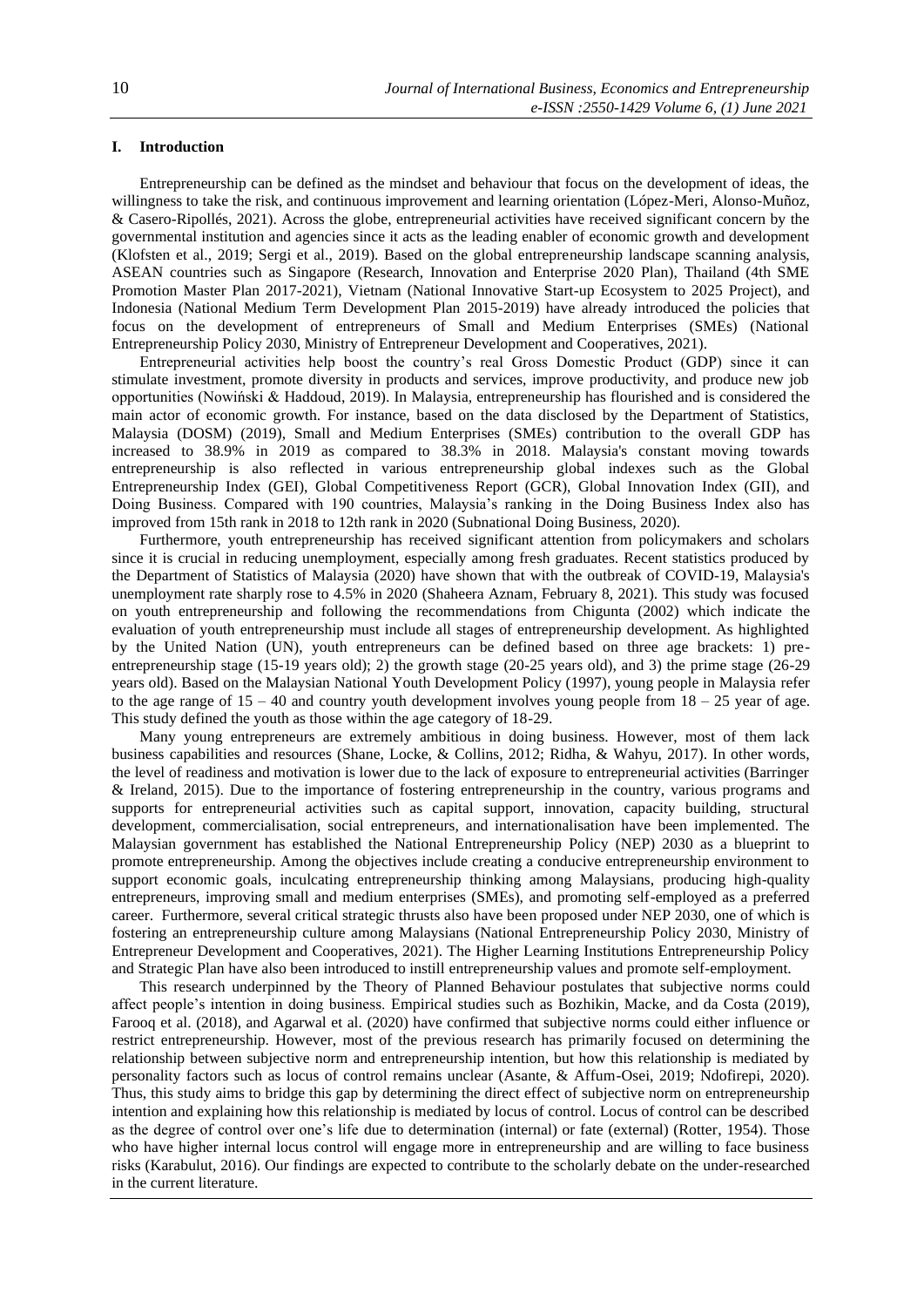The remainder of the paper is structured as follows. The following section discusses literature and how it helps in formulating the hypothesis. The next section explains the methodology, results, and discussion. This paper ends with a summary and conclusion.

## **II. Ajzen's Theory of Planned Behaviour**

Social psychologist Ajzen (1987) has introduced the Theory of Planned Behaviour (TPB) to examine the determinants of human intention and behaviour. Figure 1 presents the TPB model. The theory identifies three main determinants such as personal attitude, perceived social norm, and perceived behavioural control. Attitude refers to whether the person is favour or unfavored in performing the behaviour (Krueger et al., 2000). For example, negative judgments about online shopping will decrease future intention to perform online shopping behaviour. In entrepreneurship, if an individual has a positive attitude towards self-employment, the desire to become an entrepreneur is higher.

In comparison, subjective norm refers to external social pressure or support that affects an individual to perform or not a particular behaviour. For example, observing friends' opinions in investing will inculcate people's intention in enacting the behaviour. In entrepreneurship, if the individual's family and friends' expectations about the desirability of becoming an entrepreneur are essential, an individual will be motivated to comply with the behaviour (Krueger et al., 2000). Finally, perceived behavioural control refers to controlling factors such as law, rule, capital, structural, and others that could hinder or support the individual action. For example, not sufficiently skilled in conducting an appraisal will discourage people from performing the behaviour. When individuals have personal control over a given situation, they will have a high perceived ability to become an entrepreneur (Aragon-Sanchez, Baixauli-Soler, & Carrasco-Hernandez, 2017; Jena, 2020). TPB proposes that intention could influence a particular behaviour in which intention is determined by attitude, subjective norm, and perceived behaviour control. The determinants are interrelated to each other, in which one determinant could also influence another determinant. For instance, the support from peers and family can help to enhance individual attitude. Previous studies have also integrated TPB with entrepreneurship in the context of youth studies (e.g., Al-Mamary et al., 2020; Ridha, & Wahyu, 2017). Sharahiley (2020) for instance has found that innovativeness emerged as the strongest predictor of entrepreneurial intention and behaviour.



Figure 1: Ajzen's Theory of Planned Behaviour (TPB)

## **III. Entrepreneurial Intention**

Entrepreneurial intention refers to "a self-acknowledged conviction by a person that they intend to set up a new business venture and consciously plan to do so in the future" (Thompson, 2009, p.676). Entrepreneurial intention is a strong indicator of entrepreneurial behaviour (Lee-Ross, 2017; Liñán & Fayolle, 2015). According to Lans et al. (2010), entrepreneurship intention can be classified into three categories. First is the start-up stage, when an individual intends to develop a new business or venture (Thompson, 2009). Second refers to the intention to continue a company or acquired firm (Lans et al., 2014). The third is the intrapreneurial intention, which refers to an individual's motivation to develop entrepreneurship skills and abilities (Lans et al., 2014). Therefore, different categories required different strategies and training. Besides, Shane and Venkataraman (2000) also highlighted two motives of entrepreneurial intentions: establishing new companies or adding value to the existing companies. According to the TPB, entrepreneurial intention's determination could be explained by involving two or three enablers such as attitude, perceived behavioural control, and subjective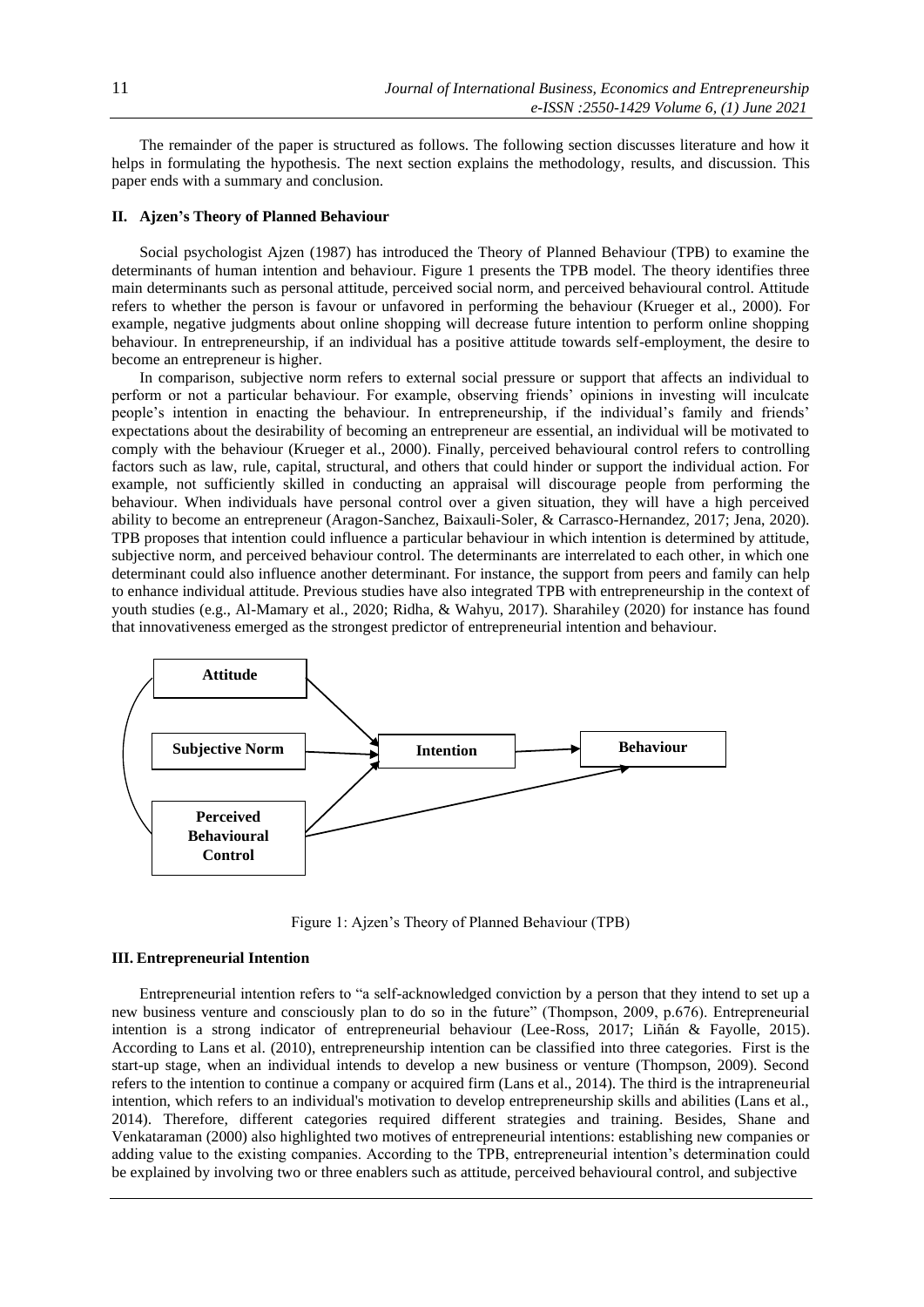norm (Ajzen, 2002). Most of the literature has acknowledged the significant influence of entrepreneurial intentions on entrepreneurship behaviour and action (Cera et al., 2020).

Previous studies have related entrepreneurship intentions with the influence of demographic factors. Lin and Wang (2019) revealed that age determines entrepreneurship intention where the youngsters are more energetic and dedicated to becoming an entrepreneur than the older. On the other hand, Nguyen (2018) has revealed that men are more determined to start up a business than women. Many studies have also discovered a family background where wealthy families or parents have significantly influenced entrepreneurship's positive intention (Jemal, 2017). In addition to demographic characteristics, individual factors such as motivation, selfesteem, risk-taking, and locus of control also denote a significant influence on entrepreneurship intention (Yasir et al., 2019). Other scholars have also associated social support such as parents, faculties, or professionals in inspiring entrepreneurship intentions (Nowiński & Haddoud, 2019).

#### **IV. Subjective Norm**

Social support such as family members, friends, peers, mentors, employers, university, faculty, community, and others could influence individual attitude and behaviour either to engage or not to engage in a specific behaviour (Azjen, 1991). Both theories of planned behaviour and social cognitive career theory contempt that subjective norm or social support forms an important factor in enhancing entrepreneurship intention and behaviour. Subjective norm is significant since entrepreneurship involves a social activity and function, and the interaction with the community could help reduce certain risks. Therefore, scholars argued that subjective norms could play a significant role in encouraging entrepreneurial behaviour among people (Farooq et al., 2018). Prior research by Santos and Liguori (2019) has discovered the positive influence of subjective norms on individual motivation to excel with entrepreneurial intentions. Subjective norms could directly or indirectly influence entrepreneurship intention. For instance, if one family member has a business, an individual might indirectly intend to join the business. On the other hand, the direct influence of subjective norms refers to an individual who has a mentor to help them obtain key resources such as loan support or industry network. Therefore, the favourable subjective norm could deliver positive consequences for entrepreneurial behaviour. Similarly, based on a total of 137 private university students, Ahmad et al. (2019) found that attitude and subjective norm significantly influence attractiveness and viability elements, which in turn affect entrepreneurial intention. Noor and Malek (2021) revealed that subjective norm strongly influences undergraduate student entrepreneurship intentions ( $r= 0.750$ ,  $p= 0.000$ ).

#### **V. Locus of Control**

Locus of control simply refers to the extent to which the individuals believe they can control the event or situation (Rotter, 1996). Locus of control is a personality characteristic that drives an individual's inner motivation (Zigarmi et al., 2018). Scholars have divided the locus of control into two categories. First is the internal locus of control. The association between internal locus of control with entrepreneurship intention and behaviour has been widely examined (e.g., Tentama & Abdussalam, 2020; Asante & Affum-Osei, 2019). Internal locus of control refers to individual abilities to control the situation or variable that could affect their action or behaviour (Lefcourt, 2014). These people are risk-takers and achievement-oriented people and will look entrepreneurial as an excitement. Those with high internal locus are also able to encounter disappointments and withdrawal and have outstanding preservation. These individuals strongly believe in their competencies and positively react to the upcoming obstacles (Hsiao et al., 2016). The entrepreneur with a high internal locus of control will have abilities to control their life and believe that business achievement can be obtained. It can create an advantage for them, mainly when operating in a competitive environment (Bulmash, 2016). Entrepreneurs with high internal locus control also have abilities to adapt through the process of learning and experience (Torres et al., 2017; Vodă & Florea, 2019).

On the other hand, those with a high external locus of control will believe that they cannot control the situation or control destiny, and they are likely to believe in luck and fate (Littunen & Storhammar, 2000). The support from others could help them to venture into entrepreneurship. Arkorful and Hilton (2021) have revealed that both internal and external locus of control influence entrepreneurial intention, and interestingly, external locus of control has more influence on entrepreneurial intention. In proposing the mediation effect of locus of control, a plethora of research always tries to ascertain whether independent variables affect dependent variables.

Relating to this study, we discovered that there are two significant claims. First, some researchers argued that locus of control directly affects entrepreneurship intention (Tentama & Abdussalam, 2020; Vodă & Nelu, 2019). On the other hand, other groups claimed that an investigation on the mediation role of locus of control is needed (Sajilan, Hadi, & Tehseen, 2015; Ndofirepi, 2020). Supporting the second claim, we believe that a third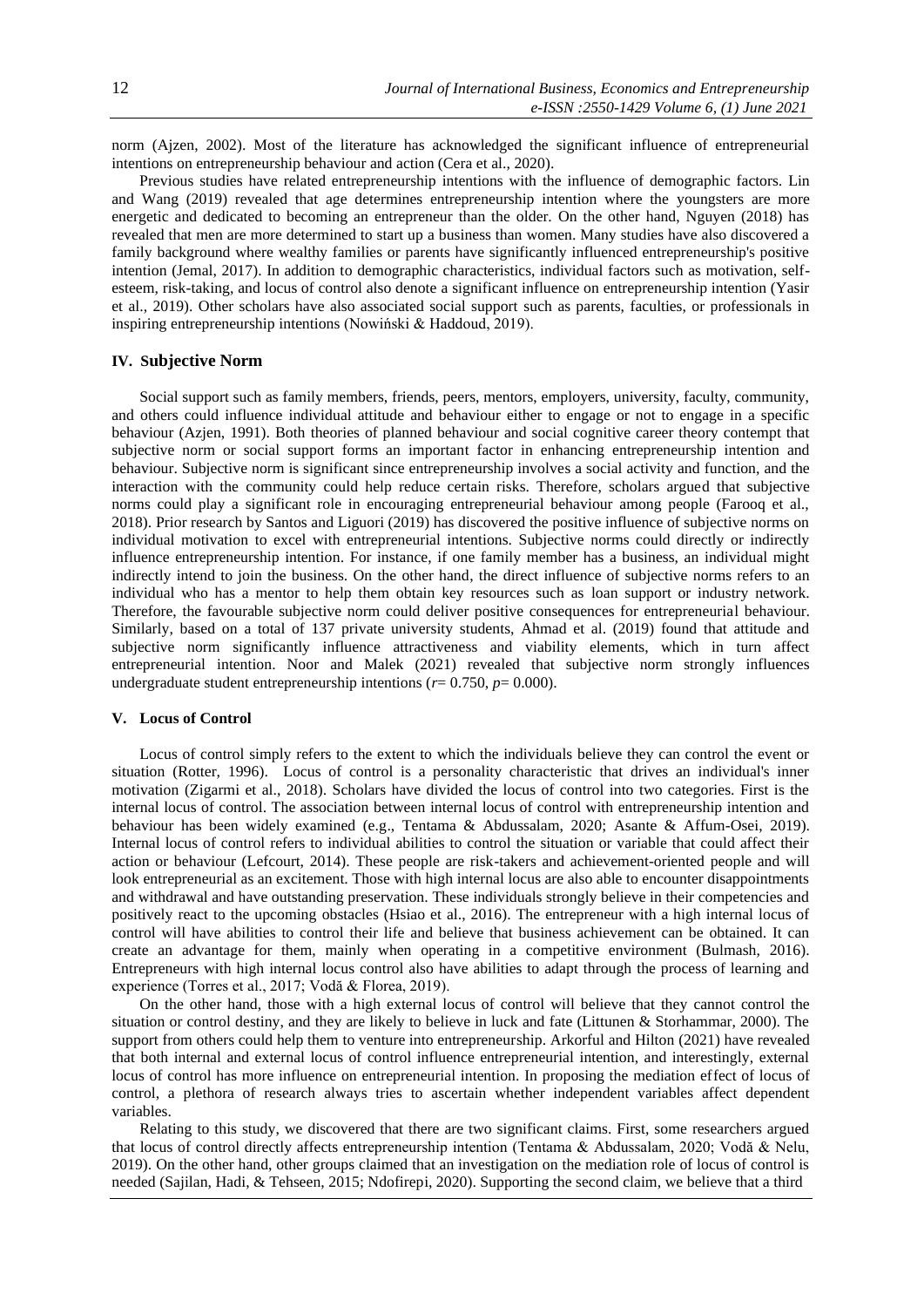variable may clarify the causal relationships. The findings could be valuable references from developing countries such as Malaysia and would contribute immensely to existing literature. Based on the results, the following hypotheses are formulated:

- H1. Subjective norm significantly relates to entrepreneurship intention.
- H2. Subjective norm is significantly related to locus of control.
- H3. Locus of control significantly relates to entrepreneurship intention.
- H4. Locus of control mediates the relationship between subjective norm and entrepreneurship intention.

Figure 2 shows the conceptual model of this study. Based on Baron and Kenny (1986), there are four conditions for establishing mediation. First, the subjective norm significantly affects entrepreneurship intention (path c'). Second, the subjective norm significantly affects locus of control (path a). Third, locus of control significantly affects entrepreneurship intention (path b). Fourth, the effect of subjective norm on entrepreneurship intention shrinks upon the addition of locus of control to the model (partial mediation), or subjective norm does not affect entrepreneurship intention (full mediation) (total path c).



Total Path  $(c) = c' + a(b)$ 

Figure 2: Conceptual Framework

## **VI. Population and Sample**

This study employed a cross-sectional and quantitative research design to address the framed hypotheses. The population of this study was Malaysian youth. Following the recommendations from Chigunta (2002), as provided by the United Nations (UN) and the Malaysian National Youth Development Policy (1997), we defined youth as those within 18-29 years. In particular, the population of the study covered Malaysian youth in the Klang Valley area. In determining an appropriate sample size, this study follows the rule of thumb provided by Green (1991) where recommendation  $N \ge 50 + 8$  m for the regression analysis where m is the number of predictor variables. Based on the formula, our minimum sample size is  $(50 + 8X2) = 66$  respondents. In addition, taking the consideration based on the Krejcie and Morgan Table of 1970, the sample of 384 youths was defined for data collection. Usable questionnaires were received from 258 respondents, representing a response rate of 67%. As highlighted by Yun and Trumbo (2000), an online survey incorporating multi approaches such as multiple contacts, presence, inducements, and personalization may yield response rates as high as 70%. Male respondents were 59 (23.8 percent), and female respondents were 189 (76.2 percent). In terms of age bracket, most of the respondents were at 18-24 years of age (n=206, 83.1%), and 37 respondents were at 25-29 years of age (14.9%). An examination of the highest level of education showed that most respondents received tertiary level of qualification (undergraduate) (n=211, 85.1%), followed by postgraduate level of qualification (n=24, 9.7%), secondary school (n=2, 0.8%), primary school (n=1, 0.4%) and other level of qualification (n=10, 4%).

## **VII.Measurement and Data Collection**

In this research, subjective norm (4-items) scales were adapted from Oftedal, Iakovleva, and Foss's (2018) study. Sample items are "Those who start their businesses are respected" and "I look up to those starting their enterprises." We adapt Rotter's I-E (Internal-External) Scale version for the locus of control as utilised by Mueller and Thomas (2000), consisting of 4-items. Sample items are "Whether or not I am successful in life depends mostly on my ability" and "I feel in control of my life." Respondent's entrepreneurial intentions (4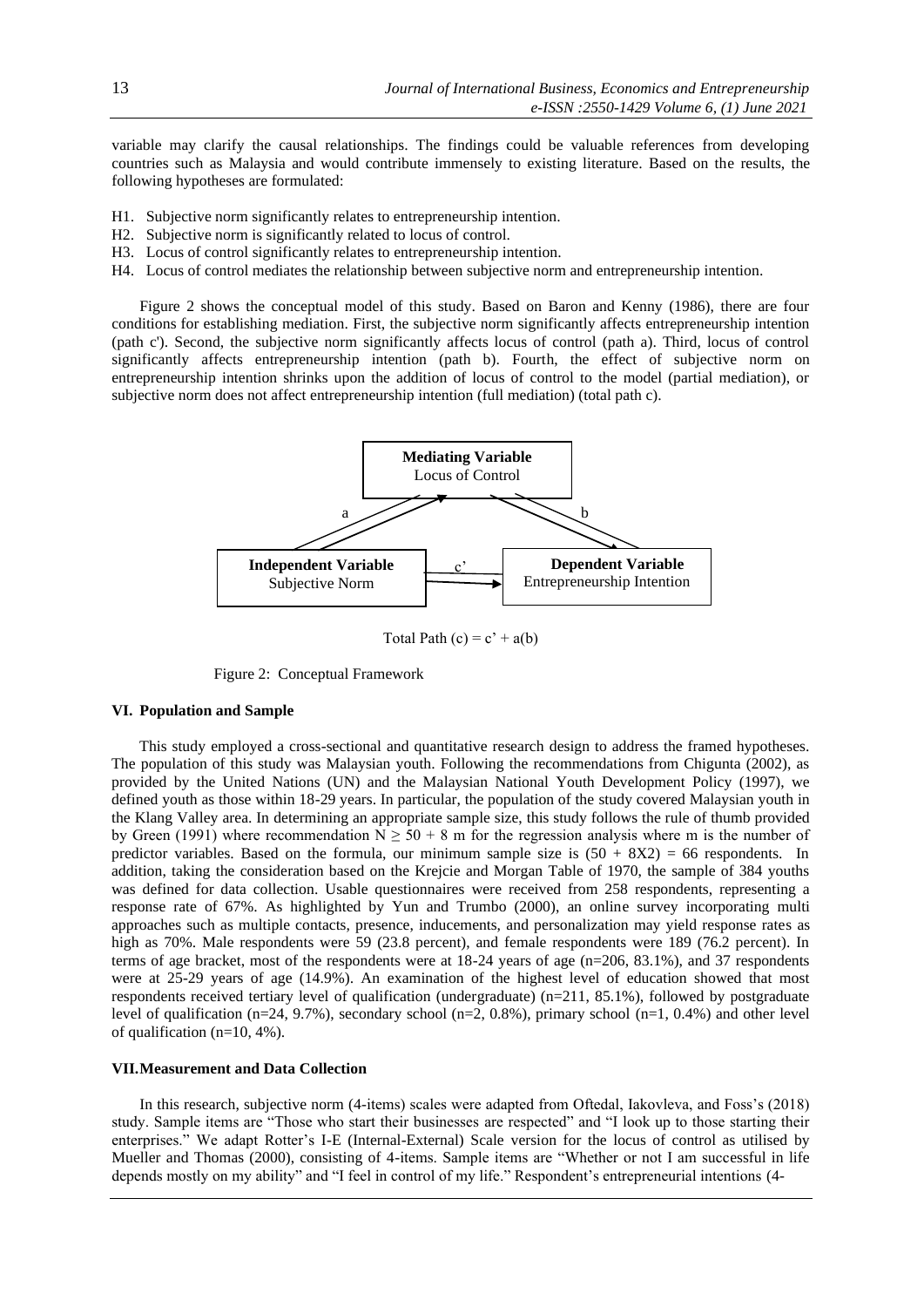items) were assessed by asking several questions adapted from Liñán and Chen (2009) and Yurtkoru et al. (2014). Sample items are "I have the planning for opening a new venture" and "I would like someday to start my own business." The questionnaire used in this study had two main sections, where Section A was about respondents' demographic background, and Section B collected data on the study variables. Questions in Section B were designed on a five-point Likert scale ranging from strongly disagree (1) to neutral (3) and to strongly agree (5).

# **VIII. Data Analysis**

Before conducting data analysis, data were checked for completeness, and simple frequency runs were performed to screen the data to identify missing values. After that, descriptive statistics involving frequency distribution were generated. Cronbach's alpha is used to test for internal consistency of measures. The reliability value less than  $0.60$  is poor,  $0.60$  to  $0.70$  is moderate,  $0.70$  to  $0.80$  is good,  $0.80$  to  $0.90$  is exceptionally good, and 0.90 is excellent (Sekaran & Bougie, 2016). From the results, Cronbach's alphas were 0.82 for entrepreneurship, 0.774 for the locus of control, and 0.812 for the subjective norm. These scores indicate generally satisfactory reliability of the measures. To deal with common methods variance (CMV) issues, Harman's single factor test is used to inspect a common problem in a behavioural study when the same respondents assess both predictor and criterion variables.

To test the normality of the data, Kline (2005) stated that the skewness value should fall within the range of -3 to +3, and the kurtosis value should fall within the range of  $-10$  to  $+10$  to indicate the normal distributions. The Pearson correlation coefficient was used before goodness of measure to establish the relationship between predictor variables (subjective norm and locus of control) and the criterion variable (entrepreneurship intention). The test for mediation was carried out using Baron and Kenny (1986). The following are the four conditions for establishing mediation: (1) The independent variable must significantly affect the dependent variable; (2) The independent variable must significantly affect the mediator; (3) The mediator must significantly affect the dependent variable; (4) The effect of the independent variable on the dependent variable shrinks upon the addition of the mediator to the model. If the independent variable does not affect the dependent variable upon regressing the dependent variable on both the independent and mediator variables, then full mediation is established. If otherwise, the test supports partial mediation.

#### **IX. Results**

The descriptive statistics results are presented in Table 1. The means and standard deviations were generated to summarise the observed data. According to Field (2009), means represent a summary of the data, and standard deviations show how well the means represent the data. The mean score for the independent variable (subjective norm) is 4.32 (SD=0.56). It indicates that most respondents have strong social support. Next, for the locus of control, the mean score is  $4.09$  (SD= 0.64), which presumes that the majority of the respondents have robust internal locus control. Next, the mean score for the dependent variable (entrepreneurship intention) is 3.98, while the standard deviation is 0.67. It means that on average, Malaysian youth would like to become an entrepreneur. In determining each variable's normality, based on the value determined by Kline (2005), our results indicate that all variables are normally distributed.

| Table 1: Descriptive Statistics |  |
|---------------------------------|--|
|---------------------------------|--|

| Variables                  |     | Min  | Max  | Mean | SD   | <b>Skewness</b> | <b>Kurtosis</b> |
|----------------------------|-----|------|------|------|------|-----------------|-----------------|
| Subjective Norm            | 258 | 3.00 | 5.00 | 4.32 | 0.56 | $-0.31$         | $-0.70$         |
| Locus of Control           | 258 | 2.25 | 5.00 | 4.09 | 0.64 | $-0.30$         | $-0.67$         |
| Entrepreneurship Intention | 258 | 2.00 | 5.00 | 3.98 | 0.67 | $-0.23$         | $-0.26$         |

Through the analysis, the evidence of common method variance (CMV) was not discovered when one factor accounted for most of the covariance (32.79%), which less than 50% of the total variance (Podsakoff & Organ, 1986). For the present study, the factor analysis produced three factors, with none explaining most of the total variance. The results indicated that three factors with eigenvalues above one were extracted. Since all items used in this study could not be treated as one dimension and no single general factor accounted for most of the variance; therefore, common method variance (CMV) did not influence the data.

According to Podsakoff and Organ (1986), Harman's one-factor analysis is a suitable method to identify possible common method bias. Following the suggestion of Mittal and Dhar (2015), we entered all variables as one principal component factor in factor analysis. The outcome of un-rotated factor analysis must be lower than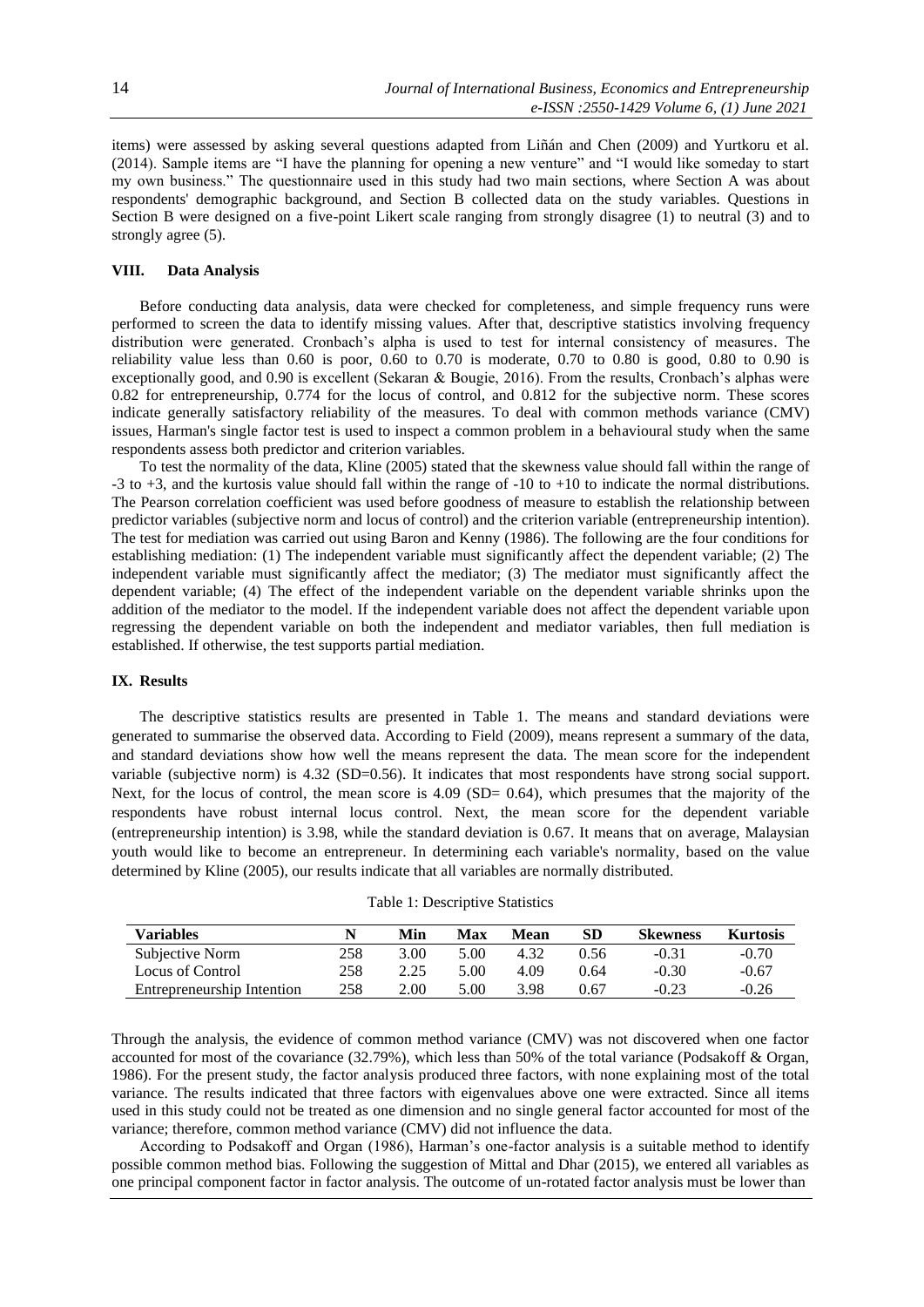50% (Podsakoff et al., 2003). The result of Harman's one-factor analysis was 33.89%. Therefore, common method bias is not a problem in this study.

The correlation analysis results are shown in Table 2. The correlation matrix allows us to identify any predictor variables that correlate highly, which is a multicollinearity issue. It occurs when two or more predictor variables overlap. Based on the result, this study does not have any multicollinearity issues.

| No. |                            |          |       |  |
|-----|----------------------------|----------|-------|--|
|     | Subjective Norm            |          |       |  |
|     | Locus of Control           | $.243**$ |       |  |
|     | Entrepreneurship Intention | $507**$  | 445** |  |

Table 2: Correlation Matrix

Mediation tests were conducted to ensure that the conditions suggested by Baron and Kenny (1986) are met. Based on Table 3, before we include mediator within the model, the results of regression analysis showed that the direct effect of the subjective norm ( $\beta$ =0.507,  $p$ =0.000,  $p$ <0.05) and locus of control ( $\beta$ =0.445,  $p$ =0.000,  $p$ <0.05) were significantly positive to entrepreneurship intention. Next, subjective norm ( $\beta$ =0.243, p=0.000, *p*<0.05) significantly influences locus of control. Therefore, H1, H2, and H3 hypotheses are supported. When we include locus of control in the model, the fourth and the fifth regression showed that the direct effect of the subjective norm on entrepreneurship intention has reduced but is still significant ( $\beta$ =0.342,  $p$ =0.000,  $p$ <0.05). Thus, H4 is accepted. Based on Baron and Kenny's (1986) assumptions, locus of control has proven to be a partial mediator between subjective norm and entrepreneurship intention. Partial mediation of locus of control indicates the effect of subjective norm on youth entrepreneurship intention shrinks upon the addition of locus of control to the model. If the subjective norms do not affect entrepreneurship intention upon regressing entrepreneurship intention on both subjective norms and locus of control, then full mediation is established. To confirm whether the model was of statistical significance, the researchers analyse the Sobel Test. The *p*-value was statistically significant ( $p$ <0.05).

| Table 3: Baron and Kenny' (1986) Mediation Test |  |
|-------------------------------------------------|--|
|-------------------------------------------------|--|

| <b>Regression Path</b>                                                     | <b>Standardised</b><br>Beta $(\beta)$ | <i>p</i> -value | $\mathbb{R}^2$ | <b>Adjusted</b><br>$\mathbf{R}^2$ | f-value |
|----------------------------------------------------------------------------|---------------------------------------|-----------------|----------------|-----------------------------------|---------|
| Before mediator was included                                               |                                       |                 |                |                                   |         |
| Subjective Norm $\longrightarrow$ Entrepreneurship<br>Intention (path a)   | 0.507                                 | 0.000           | 0.257          | 0.254                             | 85.22   |
| Subjective Norm DLocus of Control<br>(path b)                              | 0.243                                 | 0.000           | 0.059          | 0.055                             | 15.46   |
| Locus of control $\longrightarrow$ Entrepreneurship<br>Intention (path c') | 0.445                                 | 0.000           | 0.198          | 0.195                             | 60.79   |
| After the mediator was included                                            |                                       |                 |                |                                   |         |
| Subjective Norm $\rightarrow$ Entrepreneurship<br>Intention                | 0.342                                 | 0.000           | 0.367          | 0.362                             | 71.12   |
| Subjective Norm + Locus of Control<br>Entrepreneurship Intention (path c)  | 0.424                                 | 0.000           |                |                                   |         |

\*\*\**p<.001, \*p<.05.*

#### **X. Discussion**

This study aimed to examine the influence of subjective norm on entrepreneurship intention, with the mediating effect of locus of control. The findings revealed that both subjective norm and locus of control positively predicted entrepreneurship intention. When deciding to venture into a new business, the influence and support that the individual received from their surroundings, including their community, parents, and peers, may trigger their actions. For instance, when the individual engages with the entrepreneur community, eventually, it will motivate them to become an entrepreneur. Our results were consistent with prior studies such as Farooq et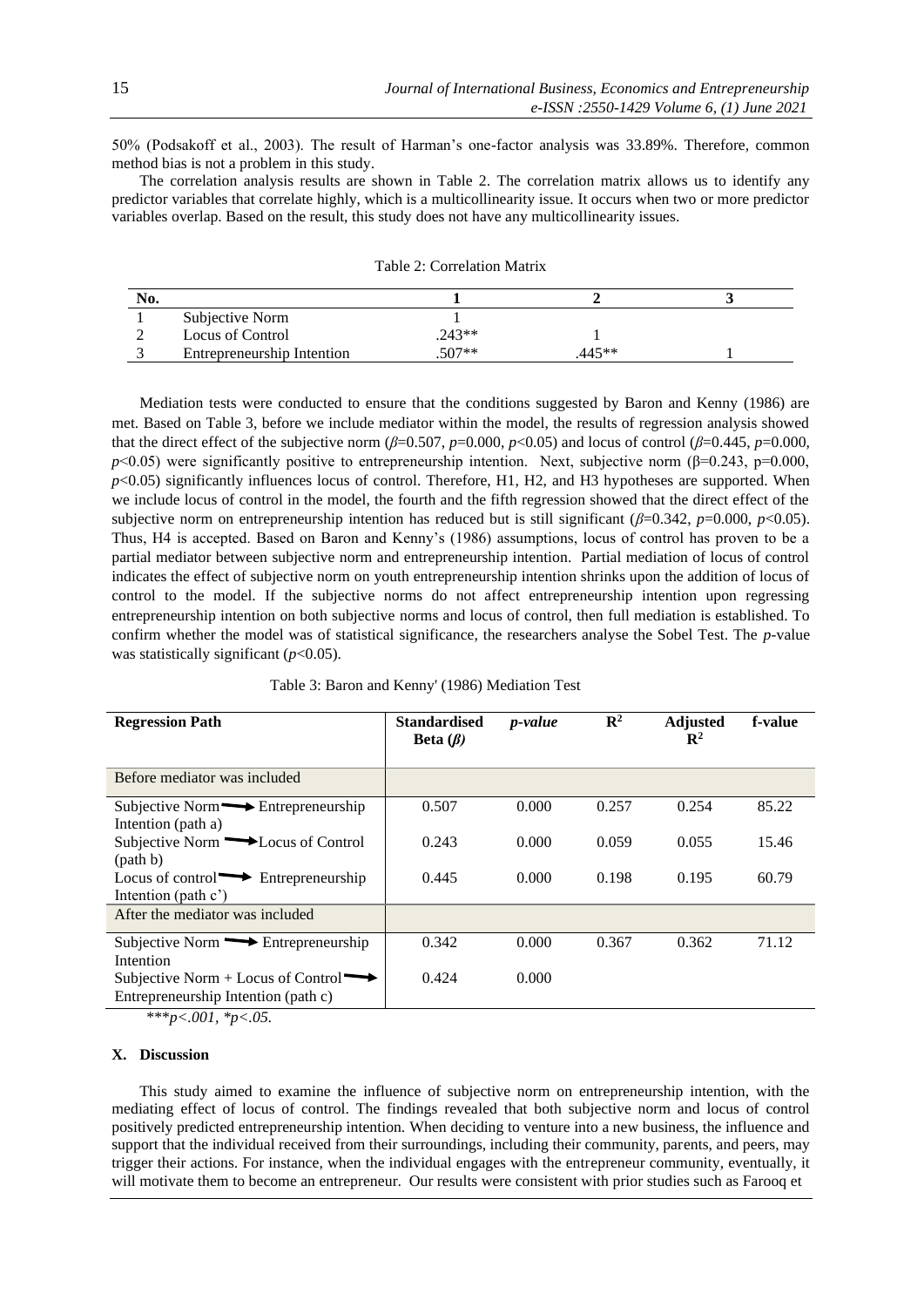al. (2018), Torres et al. (2017), Vodă and Florea (2019), and Arkorful and Hilton (2021) that found the relationship existed between the variables. Subjective norm is important since it helps to reduce uncertainty and risks (Farooq et al., 2018) and could deliver positive consequences for entrepreneurial behaviour (Ahmad et al., 2019; Noor & Malek, 2021).

Second, the most critical finding was our verification on the mediation effect of locus of control towards the relationship between subjective norm and entrepreneurship intention. With the high level of internal locus of control, the individuals believe they can control the event or situation (Rotter, 1996) which motivates individuals to act positively towards entrepreneurship (Zigarmi et al., 2018; Tentama & Abdussalam, 2020; Asante & Affum-Osei, 2019). With the supportive environment, these individuals also confidently and positively react to the upcoming obstacles (Hsiao et al., 2016) through the learning process which could strengthen the impact of subjective norms on entrepreneurship intention. These results have been confirmed by previous studies such as Sajilan, Hadi, and Tehseen, (2015) and Ndofirepi (2020).

Overall, this research contributes to the literature and provides some novel insights, especially for entrepreneurship literature. Apart from the theoretical implications, the findings also offer several intriguing insights. Since the findings proved that entrepreneurship intention was highly influenced by the subjective norm and locus of control, relevant parties should support the young entrepreneurs. From the perspective of the government, many entrepreneurship programs should be introduced at the national level. A program such as pitch competition should be continuously done with collaborations with the private sectors to develop their business skills further and prepare them for self-employment. Support in the forms of financial assistance and incentives should also be offered to inculcate entrepreneurship behaviour and skills. Perhaps, the government may consider places or buildings for the young entrepreneurs to start their first business with the minimum charge. Since we are now in the digitalisation era where business can be done in just a single click, the government may equip young entrepreneurs with programs related to online business skills. Having these forms of assistance may improve their intention to engage in entrepreneurship.

At the university level, entrepreneurship culture must be embedded in classroom learning at the early stage. For instance, lecturers may play their roles in educating the students on equipping themselves with the entrepreneurship skills for their employment survival. The establishment of the Entrepreneur Unit in most of the universities in Malaysia should be applauded. Together with the Faculties, the university should cultivate entrepreneurship among the students by allowing them to venture into an online business and provide the platforms for them to showcase their talents, products, or skills. For example, the universities can set up a business unit or places for that purpose. In turn, the initiatives can enhance and motivate them to venture into business and indirectly help them believe that they can have control over their life.

Moreover, universities may organise many programs to empower students and upgrade their knowledge regarding entrepreneurship. It can be done by inviting the speakers from the expert to provide insights on entrepreneurship. The initiative will help the students to feel more confident to endeavour into entrepreneurship. The support system is vital to ensure the youth's entrepreneurship agenda's success from the very beginning. The importance of others' support was discussed by Arkorful and Hilton (2021) in their study.

Apart from that, to encourage and build interests among the youth towards entrepreneurship, the government may provide incentives in tax exemption to the financial institutions who can provide the loan or financial assistance for the youth to start their business. We know that it is hard for young entrepreneurs or small businesses to operate for the first time. Companies without a good financial track record and proof of their success are often being sidelined. Perhaps, by getting the tax exemption, those financial institutions are interested in providing loan assistance and relaxing the lending rules for young entrepreneurs. As a result, young entrepreneurs may feel motivated and encouraged to do business. It will also reduce the employment rate in Malaysia as many young graduates can consider self-employment as their career.

Our research findings confirmed the assumption that an individual with a high internal locus of control and social support is more eager to join entrepreneurship. Carton et al. (2021) and Di Pertima et al. (2019) have highlighted the role of parental upbringing and subjective norm in shaping the youngsters' internal locus of control. Parents presumably play a significant role in the locus of control development because they are primarily responsible for selecting their children's learning experiences (Carton et al., 2021; Di Pertima et al., 2019). Fostering autonomy in a supportive manner appears to provide an environment conducive for a child to effectively experience (Carton et al., 2021). Therefore, good role models, support, and encouragement from the family can help to shape internal locus of control in influencing entrepreneurship intention.

## **XI. Conclusion**

Entrepreneurship is a significant driver for a country's economic growth and the primary source of job opportunities. An understanding of youth's entrepreneurial intention is imperative, especially for developing countries such as Malaysia. COVID-19 impact also has spurred entrepreneurship activities since those who are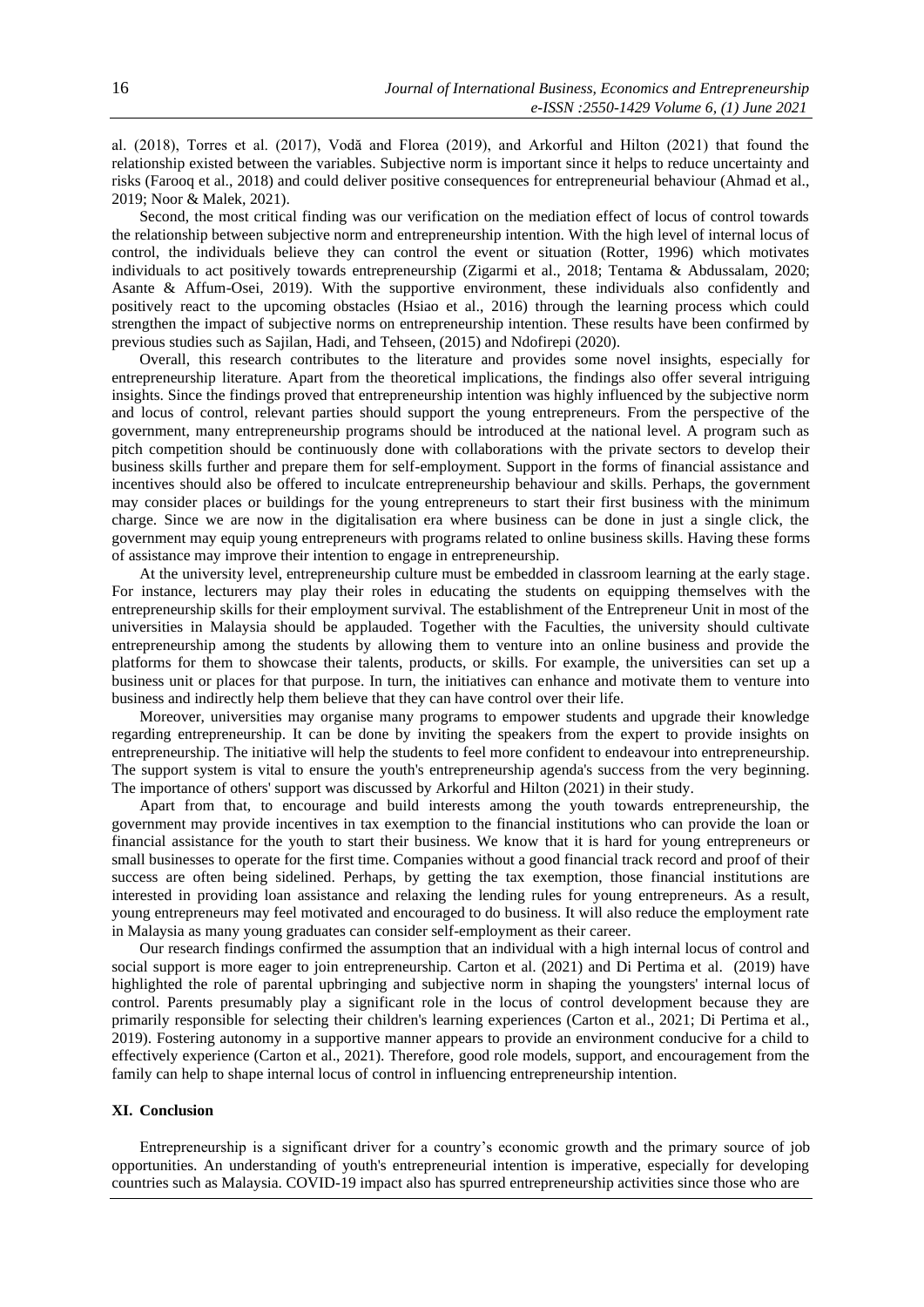unemployed or losing their jobs have turned their intention into a gig economy or online business. This study provides a better understanding of the relationships between subjective norm, locus of control, and entrepreneurship intention. Based on the findings, the mediation role of locus of control towards the relationship between subjective norm and entrepreneurship intention is empirically tested. Although this study's empirical results support the current model, several identified limitations should be carefully considered for future research. First, this study used a cross-sectional research design which could prevent us from inferring the causality effect. As such, the longitudinal research design could help to confirm the causal relationships between these variables. Second, this study only employed 258 respondents, limiting the findings' generalisation and warrants future research with a larger sample. Finally, there are many factors such as perceived behavioural control, attitude, and other demographic factors that could affect our proposed relationship. Therefore, a future study might gain new insights by exploring the effects of the mentioned factors. For instance, some scholars argue that male entrepreneurs possess more skills and knowledge in becoming successful entrepreneurs (Sitaridis & Kitsios, 2019), and Kaya et al. (2019) found that family entrepreneurial background denotes a specific influence on entrepreneurial intentions.

#### **Acknowledgments**

This study was supported by the Faculty of Administrative Science & Policy Studies Internal Research Grant (FIRG) (project code:600-ICAEN/FIRG-01/2021). The funding body did not have any role in the study's design, collection, analysis, and interpretation of data and in writing the manuscript.

# **References**

- Agarwal, S., Lenka, U., Singh, K., Agrawal, V., & Agrawal, A. M. (2020). A qualitative approach towards crucial factors for sustainable development of women social entrepreneurship: Indian cases. *Journal of Cleaner Production, 274*, 123135.
- Ahmad, N. H., Ramayah, T., Mahmud, I., Musa, M., & Anika, J. J. (2019). Entrepreneurship as a preferred career option: Modelling tourism students' entrepreneurial intention. *Education + Training, 61*(9), 1151-1169.
- Ajzen, I. (1987). Attitudes, traits, and actions: Dispositional prediction of behavior in personality and social psychology. *Advances in Experimental Social Psychology, 20*, 1-63.
- Ajzen, I. (2002). Residual effects of past on later behavior: Habituation and reasoned action perspectives. *Personality and Social Psychology Review, 6*(2), 107-122.
- Al-Mamary, Y. H. S., Abdulrab, M., Alwaheeb, M. A., & Alshammari, N. G. M. (2020). Factors impacting entrepreneurial intentions among university students in Saudi Arabia: Testing an integrated model of TPB and EO. *Education+ Training, 62*(7/8), 779-803.
- Aragon-Sanchez, A., Baixauli-Soler, S., & Carrasco-Hernandez, A. J. (2017). A missing link: The behavioral mediators between resources and entrepreneurial intentions. *International Journal of Entrepreneurial Behavior & Research, 23*(5), 752-768.
- Arkorful, H., & Hilton, S. K. (2021). Locus of control and entrepreneurial intention: A study in a developing economy. *Journal of Economic and Administrative Sciences*.
- Asante, E. A., & Affum-Osei, E. (2019). Entrepreneurship as a career choice: The impact of locus of control on aspiring entrepreneurs' opportunity recognition. *Journal of Business Research, 98*, 227-235.
- Baron, R. M., & Kenny, D. A. (1986). The moderator-mediator variable distinction in social psychological research: Conceptual, strategic, and statistical considerations. *Journal of Personality and Social Psychology, 51*(6), 1173.
- Barringer, B. & Ireland, D. (2005). *Entrepreneurship: Successfully launching new ventures*. NJ: Pearson Education.
- Bozhikin, I., Macke, J., & da Costa, L. F. (2019). The role of government and key non-state actors in social entrepreneurship: A systematic literature review. *Journal of Cleaner Production*, 226, 730-747.
- Bulmash, B. (2016). Entrepreneurial resilience: Locus of control and well-being of entrepreneurs. *Journal of Entrepreneurship & Organization Management, 5*(1), 171-177.
- Carton, J. S., Ries, M., & Nowicki Jr, S. (2021). Parental antecedents of locus of control of reinforcement: A qualitative review. *Frontiers in Psychology, 12*, 484.
- Cera, G., Mlouk, A., Cera, E., & Shumeli, A. (2020). The impact of entrepreneurship education on entrepreneurial intention. A Quasi-Experimental research design. *Journal of Competitiveness, 12*(1), 39-56.
- Chigunta, F. J. (2002). *Youth entrepreneurship: Meeting the key policy challenges* (pp. 1-34). Education Development Center.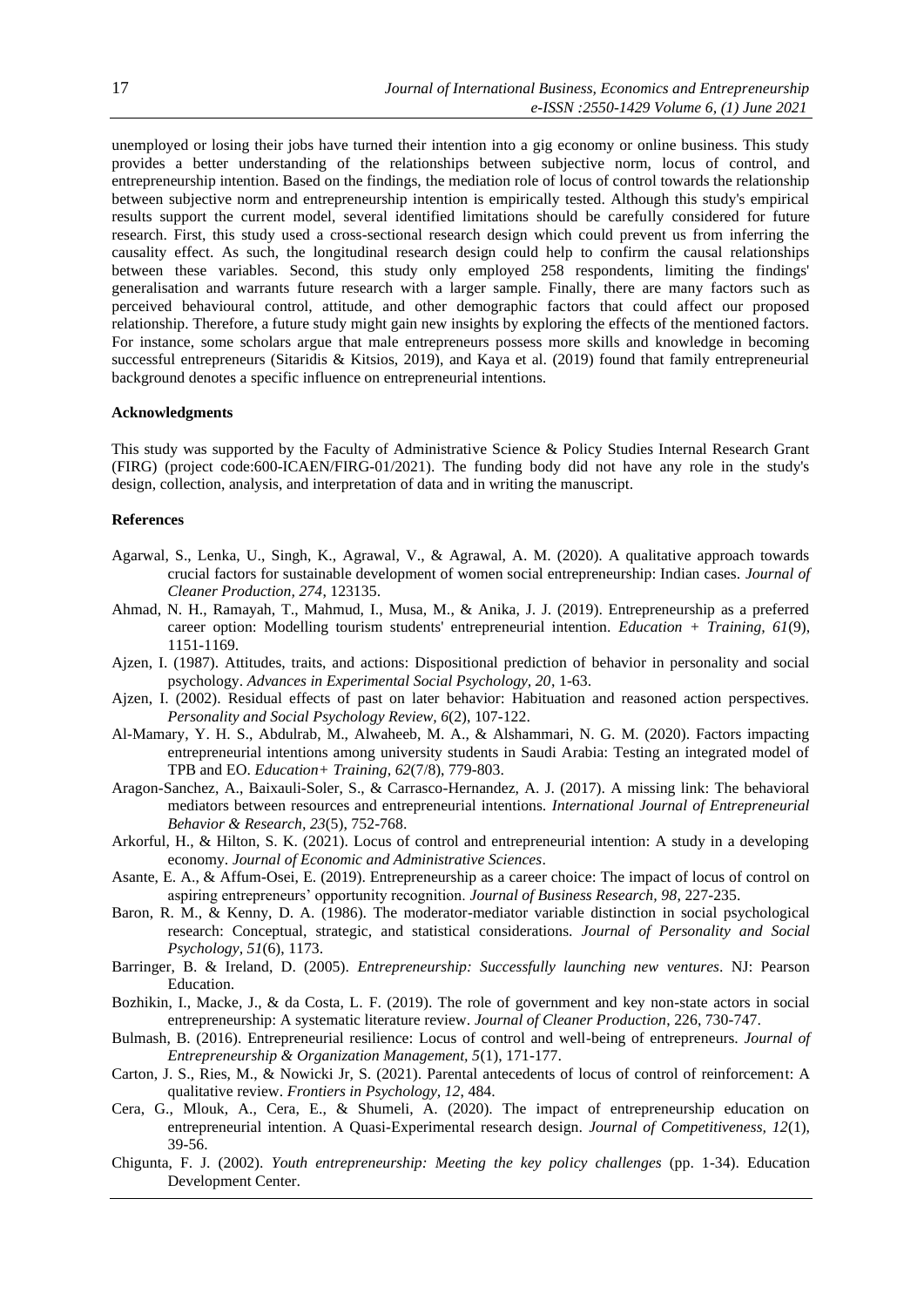- Di Pentima, L., Toni, A., Schneider, B. H., Tomás, J. M., Oliver, A., & Attili, G. (2019). Locus of control as a mediator of the association between attachment and children's mental health. *The Journal of Genetic Psychology, 180*(6), 251-265.
- Farooq, M. S., Salam, M., ur Rehman, S., Fayolle, A., Jaafar, N., & Ayupp, K. (2018). Impact of support from social network on entrepreneurial intention of fresh business graduates. *Education+ Training, 60*(4), 335-353.
- Green, S. B. (1991). How many subjects does it take to do a regression analysis. *Multivariate Behavioral Research, 26*(3), 499-510.
- Hsiao, C., Lee, Y. H., & Chen, H. H. (2016). The effects of internal locus of control on entrepreneurship: the mediating mechanisms of social capital and human capital. *The International Journal of Human Resource Management, 27*(11), 1158-1172.
- Jemal, S. (2020). Effect of entrepreneurial mindset and entrepreneurial competence on performance of small and medium enterprise, evidence from literature review. *International Journal of Management & Entrepreneurship Research, 2*(7), 476-491.
- Jena, R. K. (2020). Measuring the impact of business management Student's attitude towards entrepreneurship education on entrepreneurial intention: A case study. *Computers in Human Behaviour, 107*, 1-10.
- Karabulut, A. T. (2016). Personality traits on entrepreneurial intention. *Procedia-Social and Behavioural Sciences, 229*, 12-21.
- Kaya, H. D. (2019). Government support, entrepreneurial activity, and firm growth. *Socio Economic Challenges, 3*(3), 5-12.
- Kline, T. (2005). *Psychological testing: A practical approach to design and evaluation*. Sage.
- Klofsten, M., Fayolle, A., Guerrero, M., Mian, S., Urbano, D., & Wright, M. (2019). The entrepreneurial university as driver for economic growth and social change-Key strategic challenges. *Technological Forecasting and Social Change, 141*, 149-158.
- Krueger Jr, N. F., Reilly, M. D., & Carsrud, A. L. (2000). Competing models of entrepreneurial intentions. *Journal of Business Venturing, 15*(5-6), 411-432.
- Lans, T., Blok, V., & Wesselink, R. (2014). Learning apart and together: towards an integrated competence framework for sustainable entrepreneurship in higher education. *Journal of Cleaner Production, 62*, 37-47.
- Lee-Ross, D. (2017). An examination of the entrepreneurial intent of MBA students in Australia using the entrepreneurial intention questionnaire. *Journal of Management Development. Entrepreneurship Research, 8*(1), 1-17.
- Lefcourt, H. M. (2014). *Locus of control: Current trends in theory & research*. Psychology Press.
- Liñán, F., & Chen, Y. W. (2009). Development and cross–cultural application of a specific instrument to measure entrepreneurial intentions. *Entrepreneurship Theory and Practice, 33*(3), 593-617.
- Liñán, F., & Fayolle, A. (2015). A systematic literature review on entrepreneurial intentions: Citation, thematic analyses, and research agenda. *International Entrepreneurship and Management Journal, 11*(4), 907- 933.
- Lin, S., & Wang, S. (2019). How does the age of serial entrepreneurs influence their re-venture speed after a business failure?. *Small Business Economics, 52*(3), 651-666.
- Littunen, H., & Storhammar, E. (2000). The indicators of locus of control in the small business context. *Journal of Enterprising Culture, 8*(04), 343-360.
- López-Meri, A., Alonso-Muñoz, L., & Casero-Ripollés, A. (2021). What is behind the entrepreneurship intention in journalism? Entrepreneur typologies based on student perceptions. *Journalism Practice, 15*(3), 402-419.
- Mueller, S. L, & Thomas, A. S. (2001). Culture and entrepreneurial potential: A nine country study of locus of control and innovativeness. *Journal of Business Venturing, 16*(1), 51-75.
- National Entrepreneurship Policy 2030. Ministry of Entrepreneur Development and Cooperatives, 2021.
- Ndofirepi, T. M. (2020). Relationship between entrepreneurship education and entrepreneurial goal intentions: psychological traits as mediators. *Journal of Innovation and Entrepreneurship, 9*(1), 2.
- Nguyen, C. (2018). Demographic factors, family background and prior self-employment on entrepreneurial intention-Vietnamese business students are different: Why?. *Journal of Global Entrepreneurship Research, 8*(1), 1-17.
- Noor, N. H. M., & Malek, E. N. (2021). An application of theory of planned behavior in determining student entrepreneurship intention. *Jurnal Intelek, 16*(1), 207-214.
- Nowiński, W., & Haddoud, M. Y. (2019). The role of inspiring role models in enhancing entrepreneurial intention. *Journal of Business Research, 96*, 183-193.
- Oftedal, E. M., Iakovleva, T. A., & Foss, L. (2018). University context matters. *Education+ Training, 60*(7/8), 873-890.